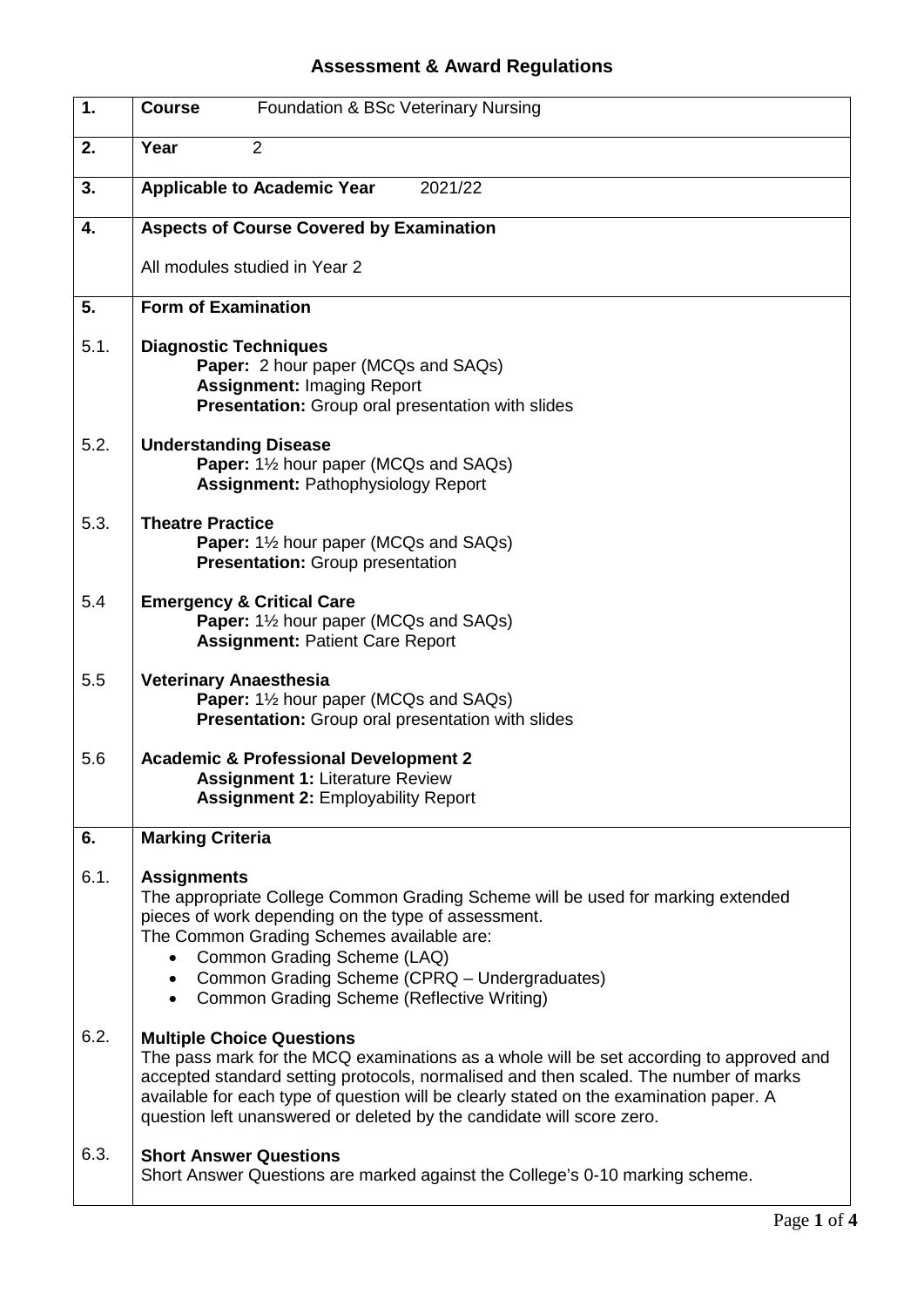| 6.4.   | <b>Oral Presentations &amp; Oral Examinations</b><br>The College marking scheme for Oral Presentations will be used for all appropriate<br>presentations.                                                                                                                                                                             |                   |                               |                                                                                       |  |
|--------|---------------------------------------------------------------------------------------------------------------------------------------------------------------------------------------------------------------------------------------------------------------------------------------------------------------------------------------|-------------------|-------------------------------|---------------------------------------------------------------------------------------|--|
| 6.5.   | <b>Objective Structured Clinical Examinations (OSCEs)</b><br>A pass mark will be set for each station. The pass mark for the examination as a whole will<br>be set according to approved and accepted standard setting protocols including, if<br>appropriate, a minimum number of stations to be passed, then normalised and scaled. |                   |                               |                                                                                       |  |
| 7.     | <b>Allocation of Marks and any Additional Requirements</b>                                                                                                                                                                                                                                                                            |                   |                               |                                                                                       |  |
|        | <b>First Sit</b>                                                                                                                                                                                                                                                                                                                      | Weighting         | <b>Credit</b><br><b>Value</b> | <b>Resit</b>                                                                          |  |
| 7.1.   | <b>Diagnostic Techniques</b><br>Paper<br>Assignment<br>Presentation                                                                                                                                                                                                                                                                   | 50%<br>30%<br>20% | 30                            | As first sit.<br>A module passed<br>at the second<br>attempt may only<br>be awarded a |  |
| 7.2.   | <b>Understanding Disease</b><br>Paper<br>Assignment                                                                                                                                                                                                                                                                                   | 75%<br>25%        | 15                            | maximum of 50%                                                                        |  |
| 7.3    | <b>Theatre Practice</b><br>Paper<br>Presentation                                                                                                                                                                                                                                                                                      | 75%<br>25%        | 15                            |                                                                                       |  |
| 7.4    | <b>Emergency &amp; Critical Care</b><br>Paper<br>Assignment                                                                                                                                                                                                                                                                           | 75%<br>25%        | 15                            |                                                                                       |  |
| 7.5    | <b>Veterinary Anaesthesia</b><br>Paper<br>Presentation                                                                                                                                                                                                                                                                                | 75%<br>25%        | 15                            |                                                                                       |  |
| 7.6    | <b>Academic &amp; Professional Development 2</b><br>Assignment 1<br>Assignment 2                                                                                                                                                                                                                                                      | 75%<br>25%        | 15                            |                                                                                       |  |
| 8.     | <b>Requirements to Pass Overall</b>                                                                                                                                                                                                                                                                                                   |                   |                               |                                                                                       |  |
| 8.1    | Year 2 of the FdSc/BSc Veterinary Nursing                                                                                                                                                                                                                                                                                             |                   |                               |                                                                                       |  |
| 8.1.1. | <b>Modules</b><br>In order to pass a module a student must obtain an aggregated average of<br>50% from the assessment activities combined<br><b>AND</b>                                                                                                                                                                               |                   |                               |                                                                                       |  |
|        | At least 40% in each individual assessment activity                                                                                                                                                                                                                                                                                   |                   |                               |                                                                                       |  |
| 8.1.2. | <b>FdSc/BSc Year 2</b><br>In order to pass Year 2 overall a student much a achieve a pass in all modules                                                                                                                                                                                                                              |                   |                               |                                                                                       |  |
| 9.     | <b>Requirements to Proceed</b>                                                                                                                                                                                                                                                                                                        |                   |                               |                                                                                       |  |
| 9.1.   | To Proceed to Year 3 of the FdSc/BSc Veterinary Nursing<br>To have met the requirements to pass Year 2 overall (section 8.1).                                                                                                                                                                                                         |                   |                               |                                                                                       |  |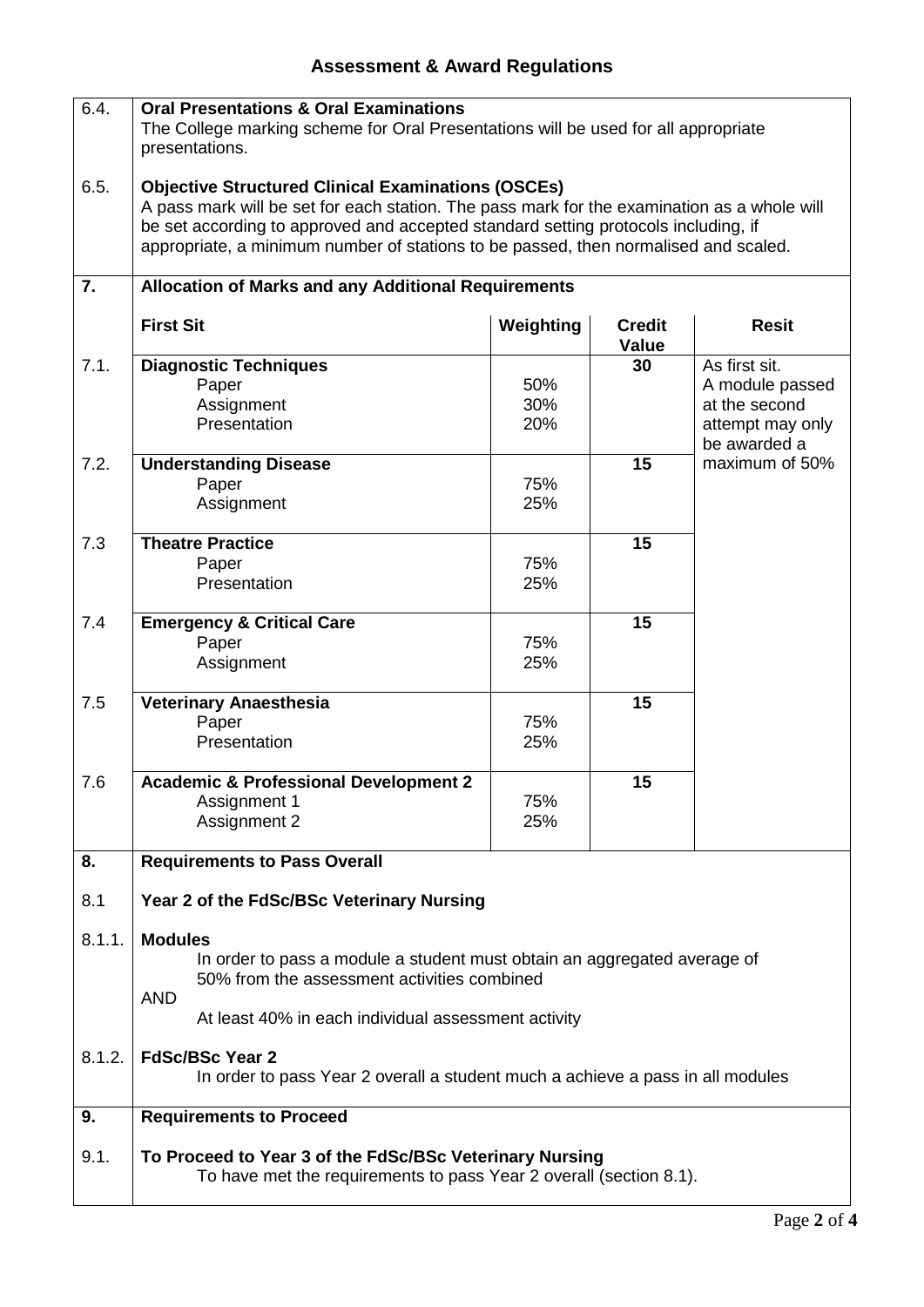| 10.   | <b>Consequences of Failure or Failure to Complete</b>                                                                                                                                                                                                                                                                                                                                                                                                                                        |  |  |  |  |
|-------|----------------------------------------------------------------------------------------------------------------------------------------------------------------------------------------------------------------------------------------------------------------------------------------------------------------------------------------------------------------------------------------------------------------------------------------------------------------------------------------------|--|--|--|--|
| 10.1. | A student is required to resit any module failed at the first attempt. In order to resit, a student<br>will retake any assessment activity failed at the first attempt.                                                                                                                                                                                                                                                                                                                      |  |  |  |  |
| 10.2. | The mark obtained for a module at the second attempt shall be no greater than 50%.                                                                                                                                                                                                                                                                                                                                                                                                           |  |  |  |  |
| 10.3. | A student who has failed the year at the second attempt and has not previously repeated a<br>year of undergraduate study at the College (on any programme) will be entitled to repeat the<br>year. The number of attempts at assessments will be the same as for those students not<br>repeating the year. All Year marks or Module marks under the 'repeat year' rule will be<br>capped at a maximum of a bare pass and that will be the mark carried forward for degree<br>classification. |  |  |  |  |
| 10.4. | A student who is studying full time and has failed the year at the second attempt and has<br>previously repeated a year of undergraduate study at the College (on any programme) will<br>be required to withdraw from the course. S/he will have a right of appeal as described in<br><b>College Regulations.</b>                                                                                                                                                                            |  |  |  |  |
| 10.5. | A full time student who has not passed at the end of a repeated year is required to appeal<br>irrespective of any deferrals.                                                                                                                                                                                                                                                                                                                                                                 |  |  |  |  |
| 10.6. | Any student who has failed after having taken all resit and repeat opportunities will be<br>required to withdraw from the course. They will have a right of appeal as described in<br><b>College Regulations</b>                                                                                                                                                                                                                                                                             |  |  |  |  |
| 10.7. | A student who has successfully completed Year 1 remains eligible for the award of<br>Certificate of Higher Education in Small Animal Welfare & Care.                                                                                                                                                                                                                                                                                                                                         |  |  |  |  |
| 11.   | <b>Award and Classification</b>                                                                                                                                                                                                                                                                                                                                                                                                                                                              |  |  |  |  |
| 11.1. | Year 2 of the FdSc contributes 50% towards the overall FdSc final mark.                                                                                                                                                                                                                                                                                                                                                                                                                      |  |  |  |  |
|       | Average mark of 50 - 64% obtained from Year 2 and 3 combined:<br>Pass<br>Average mark of 65 - 69% obtained from Year 2 and 3 combined:<br>Merit<br>Average mark of 70% or more obtained from Year 2 and 3 combined:<br><b>Distinction</b>                                                                                                                                                                                                                                                    |  |  |  |  |
| 11.2. | The marks obtained from Year 2 of the BSc contribute 15% of the total marks towards<br>degree classification.                                                                                                                                                                                                                                                                                                                                                                                |  |  |  |  |
| 12.   | <b>Disclosure of Marks</b>                                                                                                                                                                                                                                                                                                                                                                                                                                                                   |  |  |  |  |
|       | Results will be published by candidate number.                                                                                                                                                                                                                                                                                                                                                                                                                                               |  |  |  |  |
| 13.   | <b>Absence from Summative Assessment</b>                                                                                                                                                                                                                                                                                                                                                                                                                                                     |  |  |  |  |
|       | Where a student has an allowable absence, they will be marked absent (A) from a<br>summative assessment and will be required to sit the assessment activity at the next<br>available opportunity.                                                                                                                                                                                                                                                                                            |  |  |  |  |
|       | An allowable absence is one that is for a significant unforeseeable event such as illness. Any<br>other foreseeable absence will only be considered allowable if agreed by the Student<br>Performance and Development System (formerly Academic Progress Committee) and this<br>will only apply in very strictly limited circumstances.                                                                                                                                                      |  |  |  |  |
|       | A student absent for any other reason will be awarded 0 (zero) for the assessment.                                                                                                                                                                                                                                                                                                                                                                                                           |  |  |  |  |